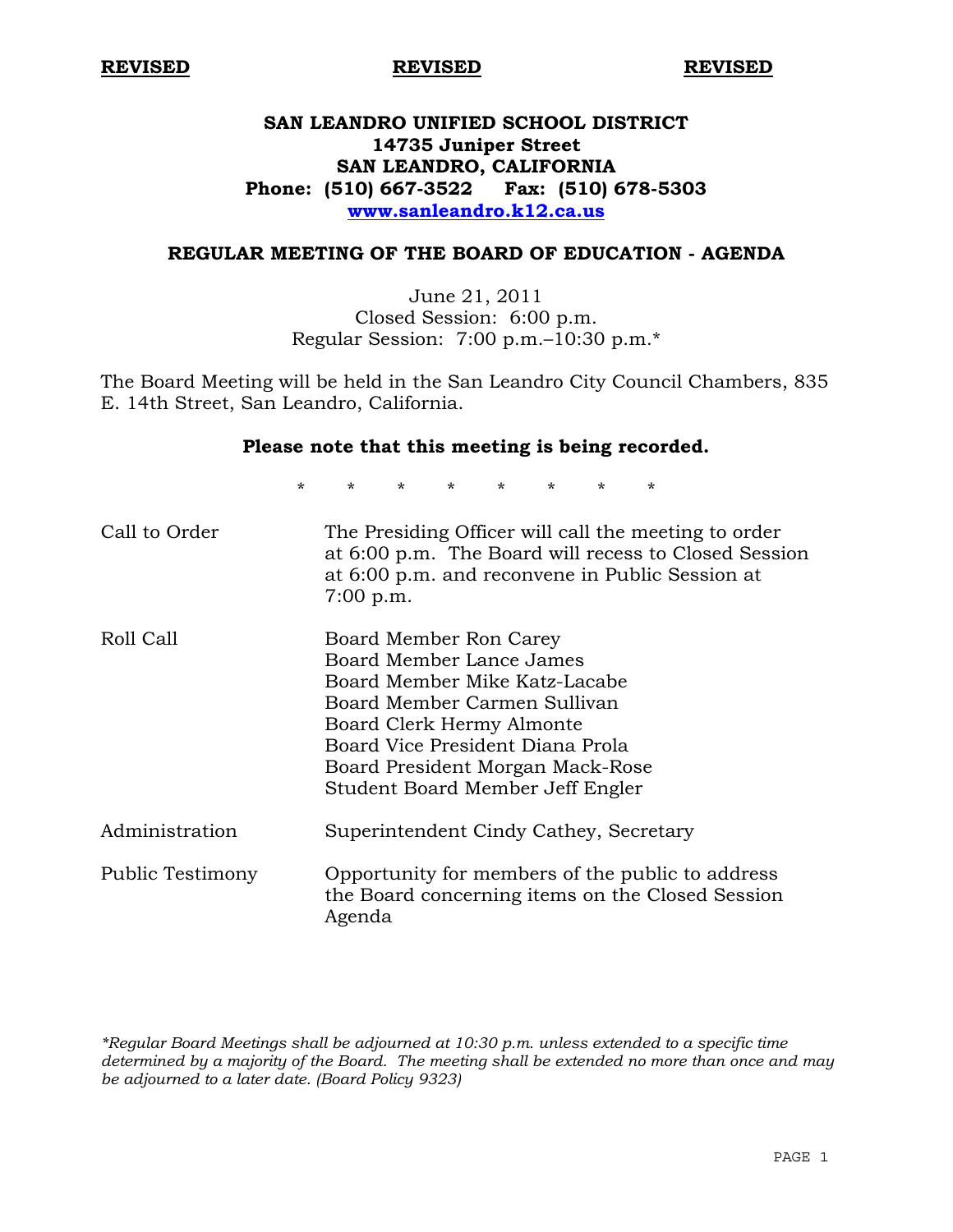Prior to the Public Session, the Board will meet in Closed Session pursuant to Education Code Section 35146 and 48918(c), and Government Code Sections 54957, 54957.6, and 59456.9.

- a) Student Expulsions
- b) Public Employee Discipline/Dismissal/Release/Hiring
- c) Conference with Labor Negotiator
- d) Conference with Labor Negotiator: Unrepresented Employees:
	- Interim Assistant Superintendent of Educational Services
		- Assistant Superintendent of Business and Operations
		- Senior Director II, Human Resources
- e) Conference with Legal Counsel Anticipated Litigation Significant exposure to litigation: 1 case

| Report Closed<br><b>Session Action</b> | Motion __________ Second __________ Vote ________   |  |                                                                                                                                                                                                                                                                                                                                                                                                                                                                                                                                                                                                                                                                                                                                                                                                                                                                                                                                                                                                                        |
|----------------------------------------|-----------------------------------------------------|--|------------------------------------------------------------------------------------------------------------------------------------------------------------------------------------------------------------------------------------------------------------------------------------------------------------------------------------------------------------------------------------------------------------------------------------------------------------------------------------------------------------------------------------------------------------------------------------------------------------------------------------------------------------------------------------------------------------------------------------------------------------------------------------------------------------------------------------------------------------------------------------------------------------------------------------------------------------------------------------------------------------------------|
| Pledge of Allegiance                   |                                                     |  |                                                                                                                                                                                                                                                                                                                                                                                                                                                                                                                                                                                                                                                                                                                                                                                                                                                                                                                                                                                                                        |
| Approve Agenda                         | Approve the Regular Meeting Agenda of June 21, 2011 |  |                                                                                                                                                                                                                                                                                                                                                                                                                                                                                                                                                                                                                                                                                                                                                                                                                                                                                                                                                                                                                        |
|                                        | Motion __________ Second __________ Vote ________   |  |                                                                                                                                                                                                                                                                                                                                                                                                                                                                                                                                                                                                                                                                                                                                                                                                                                                                                                                                                                                                                        |
| Legal Statement                        | 54954.2(a)                                          |  | Members of the audience who wish to address the<br>Board are asked to complete the yellow card available at<br>the entrance and submit it to the Board's Administrative<br>Assistant. Speakers who have completed the card will be<br>called when the item is reached on the agenda or, for<br>non-agenda items, during the Public Testimony. Cards<br>are to be turned in before the item is reached on the<br>agenda. Please note that this meeting is being recorded.<br>State law prohibits the Board of Education from taking<br>any action on or discussing items that are not on the<br>posted agenda except to A) briefly respond to statements<br>made or questions posed by the public in attendance; B)<br>ask questions for clarification; C) provide a reference to a<br>staff member or other resource for factual information in<br>response to the inquiry; or D) ask a staff member to<br>report back on the matter at the next meeting and/or put<br>it on a future agenda. (Government Code Section |

# **7:00-7:10 P.M. PUBLIC TESTIMONY ON NON-AGENDA ITEMS**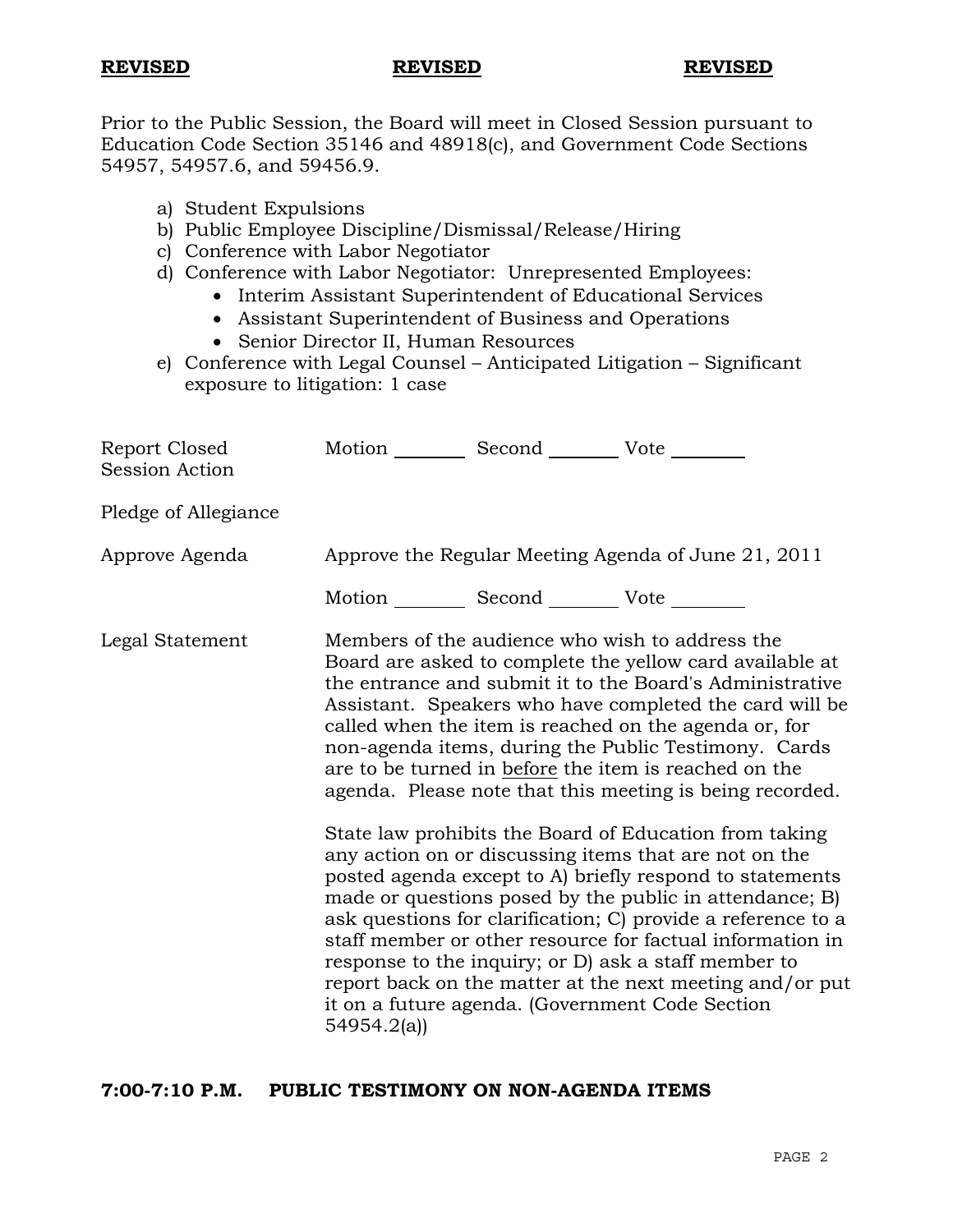Members of the audience, who wish to address the Board, please complete the yellow card available at the entrance and submit it to the Board's Administrative Assistant. Cards are to be turned in before the item is reached on the agenda.

# **DISTRICT GOAL #1 Educate the Whole Child: Ensure the academic, physical, social and emotional well being of every student**

# **7:10-7:20 p.m. PRESENTATIONS**

\* The Board of Education and Superintendent will recognize Leilani Shepard and Yahkirah Nunn, Fourth Graders at McKinley Elementary School, for their special achievement in writing historical fiction from a child's point of view who lived in the late 1800's for the Old Sacramento School House Museum.

### **7:20-7:50 p.m. PRESENTATIONS**

 Program Improvement Year 4 Alternative Governance Plan

As Program Improvement Year 4 schools, Garfield and Wilson Elementary Schools have developed an Alternative Governance Plan as required by the California Department of Education. Mike Walbridge, Director of Curriculum and Instruction, will provide an overview of the requirements and process for the plan.

- Garfield Elementary School Alternative Governance Plan Jan Nuño, Principal of Garfield School will share the school's data and the process for the development of the school's Alternative Governance Plan.
- Wilson Elementary School Alternative Governance Plan Wendy Ponder, Principal of Wilson School will share the school's data and the process for the development of the school's Alternative Governance Plan.

#### **ACTION ITEMS**

These items are presented for action at this time. Some may have been reviewed at a previous meeting.

#### Educational Services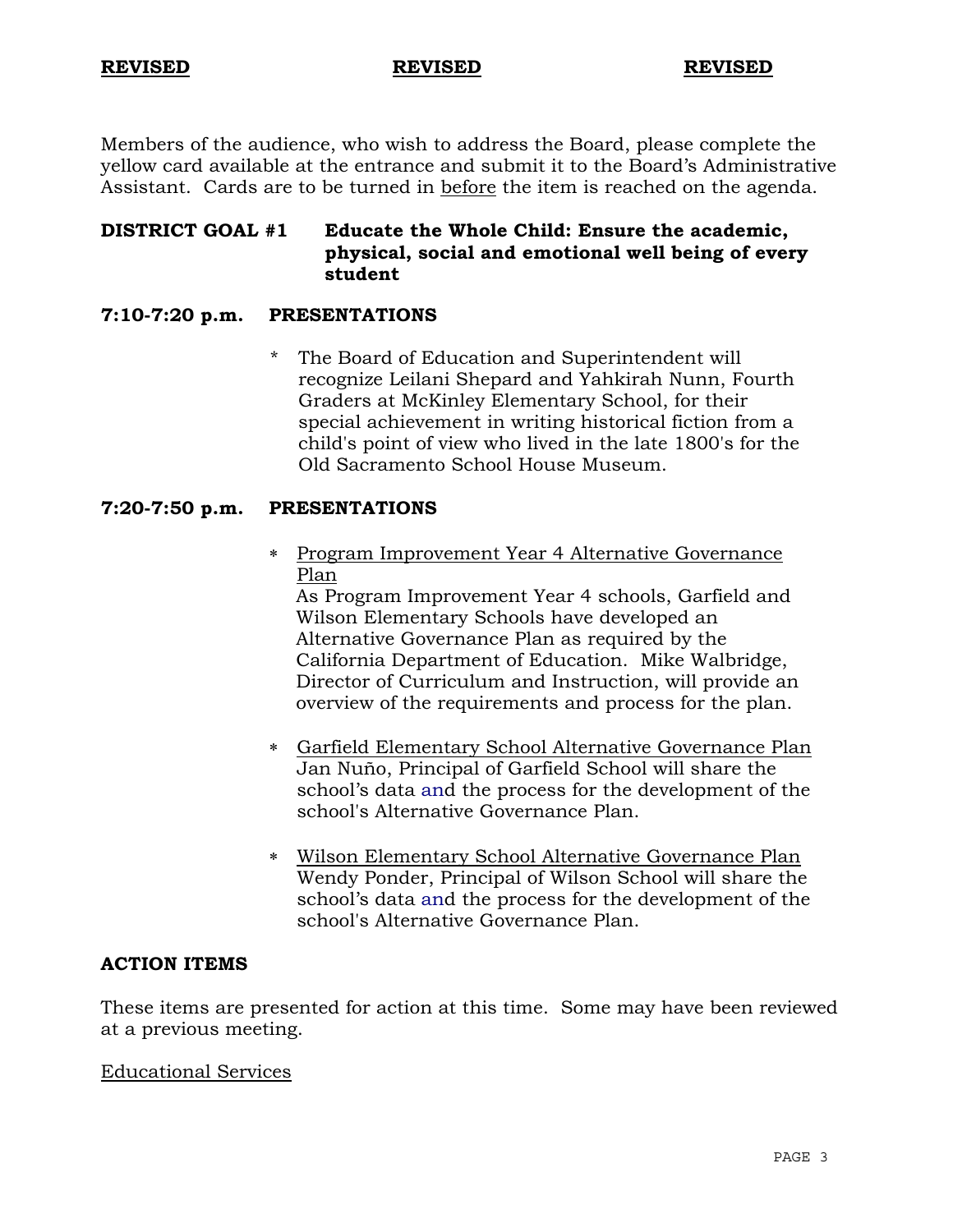| $3.1 - A$                                                | <b>Staff Recommendation:</b>                                                                         |
|----------------------------------------------------------|------------------------------------------------------------------------------------------------------|
| Garfield                                                 | Approve the Garfield Elementary School Alternative                                                   |
| Elementary<br>School<br>Alternative                      | Governance Plan.                                                                                     |
| Governance<br>Plan                                       | Motion Second Vote                                                                                   |
| $3.2-A$<br>Wilson<br>Elementary<br>School<br>Alternative | <b>Staff Recommendation:</b><br>Approve the Wilson Elementary School Alternative<br>Governance Plan. |
| Governance<br>Plan                                       | Motion<br>Second Vote                                                                                |

**7:50-8:10 PRESENTATION** 

\* Behavioral Tiered Intervention Update: Focus on Alternative Contract Education (ACE) Debbie Wong, Interim Assistant Superintendent, Educational Services, will provide an update on the design and development of the intensive tiered intervention program, ACE. The presentation will include purpose, design process, enrollment, and next steps for the fall 2011 opening

# **8:10-8:30 p.m. REPORTS**

 Correspondence Student Board Member Report Union Representative Reports Superintendent's Report Board Committee Reports

- Facilities/Technology
- Finance

# **8:30-8:40 p.m. CONSENT ITEMS**

These items are considered routine and may be enacted by a single motion. At the request of any member of the Board, any item on the consent agenda shall be removed and given individual consideration for action as a regular agenda item.

General Services

1.1-C Staff Recommendation: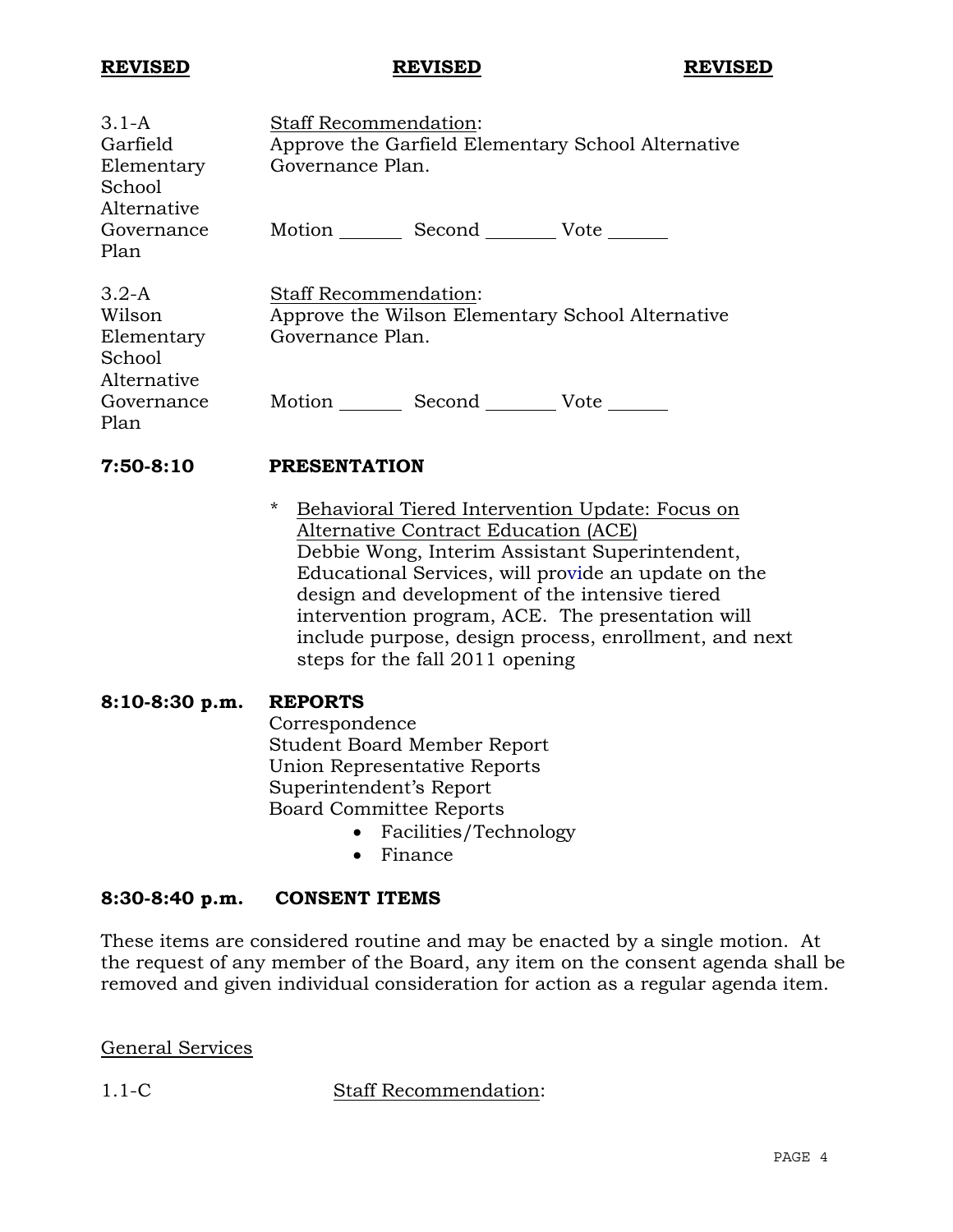| Approval of Board<br>Minutes $-$ May 17,<br>2011            | Approve the minutes of the regular Board meeting<br>held on May 17, 2011.                                                                                                                                                                                                                                                                       |  |  |
|-------------------------------------------------------------|-------------------------------------------------------------------------------------------------------------------------------------------------------------------------------------------------------------------------------------------------------------------------------------------------------------------------------------------------|--|--|
|                                                             | Motion _________ Second __________ Vote _______                                                                                                                                                                                                                                                                                                 |  |  |
| $1.2-C$<br>Approval of Board<br>Minutes $-$ June 8,<br>2011 | Staff Recommendation:<br>Approve the minutes of the special Board meeting<br>held on June 8, 2011.                                                                                                                                                                                                                                              |  |  |
|                                                             | Motion _________ Second __________ Vote _______                                                                                                                                                                                                                                                                                                 |  |  |
| Human Resources                                             |                                                                                                                                                                                                                                                                                                                                                 |  |  |
| $2.1-C$<br>Acceptance of<br>Personnel Report                | Staff Recommendation:<br>Accept Personnel Report as submitted.                                                                                                                                                                                                                                                                                  |  |  |
|                                                             | Motion _________ Second __________ Vote _______                                                                                                                                                                                                                                                                                                 |  |  |
| <b>Educational Services</b>                                 |                                                                                                                                                                                                                                                                                                                                                 |  |  |
| $3.1-C$<br>Acceptance of<br>Donations                       | Staff Recommendation:<br>Approve the acceptance of gifts to the District as<br>follows:                                                                                                                                                                                                                                                         |  |  |
|                                                             | <b>Garfield Elementary School</b><br>1 Alto Saxophone; 1 Flute; 3 Sets of Bongos; 3<br>Pars of Maracas; 3 Hand held A GoGo Bells; 3<br>Guiros; 3 Sets of Claves; 1 Bongo Cow Bell; 2<br>ChaCha Cow Bells; 1 Cabasa Afucha; 2-7 1/2"<br>Wooden Tambourines; 2-10" Wooden<br>Tambourines and 1 Sherkere from the Keep<br>Music Rockin' Foundation |  |  |
|                                                             | <b>Jefferson Elementary School</b><br>1 Alto Saxophone; 3-10" Triangles w/beater; 3-<br>6" Triangles w/beater; 3-5" Triangles w/beater;<br>2 Sets of Maracas; 1 Set of Congas (10" & 11")<br>w/stand; 1-7 1/2" Wooden Tambourine; 1-9"<br>Wooden Tambourine and 1-10" Wooden<br>Tambourine from the Keep Music Rockin'<br>Foundation            |  |  |
|                                                             | <b>Madison Elementary School</b>                                                                                                                                                                                                                                                                                                                |  |  |

 1 Alto Saxophone; 1 Flute and 1 Trombone from the *Keep Music Rockin' Foundation*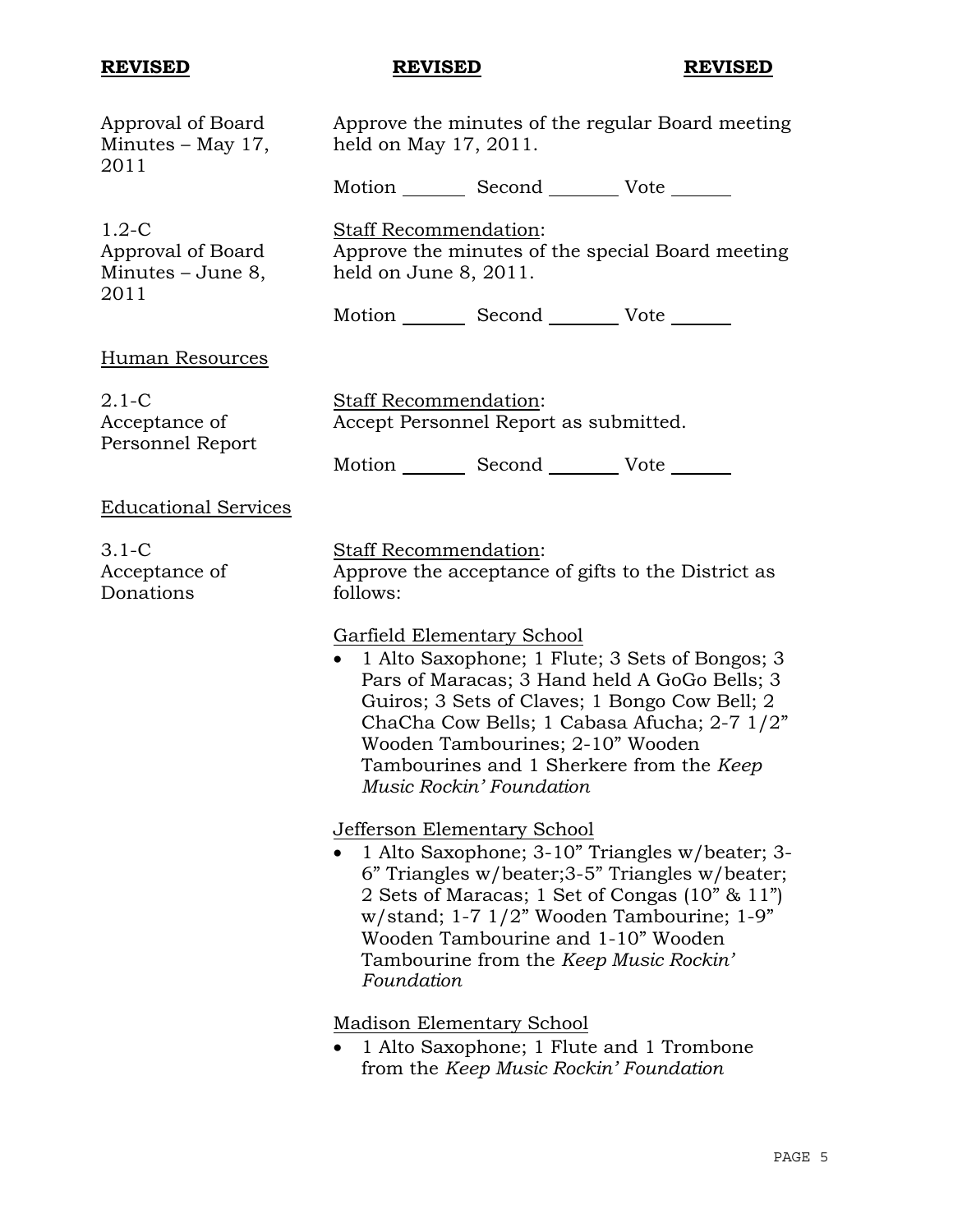### McKinley Elementary School

- \$75 from Wells Fargo through their Annual Giving Campaign
- $\bullet$  \$1,000 to a 3<sup>rd</sup> grade classroom to purchase laptops from Laurie and Phil Catron

# Monroe Elementary School

 1 Alto Saxophone; 1 Flute; 1 Trombone; 1 Trumpet and 6 Sets of Sleigh Bells from the *Keep Music Rockin' Foundation* 

# Roosevelt Elementary School

- \$100 from Wells Fargo through their Annual Giving Campaign
- 1 Alto Saxophone; 1 Trombone and 1 Flute from the *Keep Music Rockin' Foundation*

# Washington Elementary:

 1 Alto Saxophone; 1 Trombone and 1 Flute from the *Keep Music Rockin' Foundation* 

# Washington Elementary School

- \$500 from Salvador Arellano through Wells Fargo's Annual Giving Campaign
- \$20.19 from Elena Rios through Wells Fargo's Annual Giving Campaign
- \$25 from H & R Block's Referral Program
- New modular cabinets for student medicine from Myrna Hernandez
- Books for the school library from Pauline **Cutter**
- 1 Alto Saxophone; 1 Flute; 1 Trombone and 1 Trumpet from the *Keep Music Rockin' Foundation*

# Wilson Elementary School

 12 bound books for the library from Pauline **Cutter** 

Bancroft Middle School

 1 Trombone from the *Keep Music Rockin' Foundation* 

John Muir Middle School

- \$25 from Elizabeth Change through Wells Fargo's Annual Giving Campaign
- \$20 from Razel Llamanzares through Wells Fargo's Annual Giving Campaign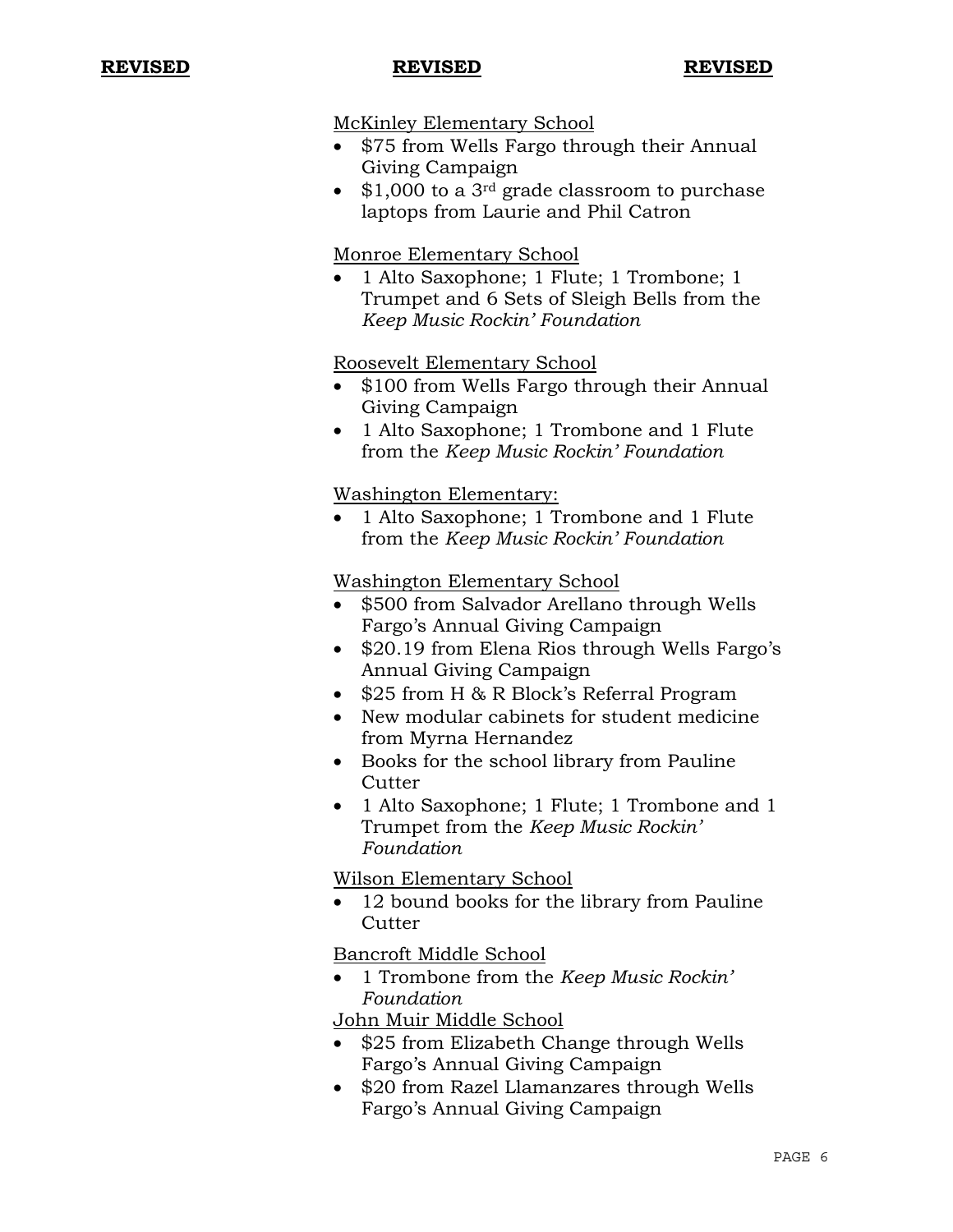• 1 Alto Saxophone and 2 Trumpet cases from the *Keep Music Rockin' Foundation* 

### San Leandro High School

 70 books and 3 videos for the library from Cheri Rogers

San Leandro Unified School District

• 181 student chairs from Young Office Solutions, San Francisco

Motion Second Vote

3.2-C Memorandum of Understanding between the San Leandro Unified School District and Playworks Program at Garfield Elementary School for the 2011-2012 School Year

Staff Recommendation:

Approve the Memorandum of Understanding between the San Leandro Unified School District and Playworks Program at Garfield Elementary School for the 2011-2012 school year.

Motion Second Vote

3.3-C

Memorandum of Understanding between San Leandro Unified School District and Playworks at Jefferson Elementary School for the 2011- 2012 School Year

Staff Recommendation:

Approve the Memorandum of Understanding between San Leandro Unified School District and Playworks at Jefferson Elementary School for the 2011-2012 school year. Motion \_\_\_\_\_\_\_\_ Second \_\_\_\_\_\_\_\_ Vote \_\_\_\_\_\_

3.4-C Memorandum of Understanding between San Leandro Unified School District and Playworks

# Staff Recommendation:

Approve the Memorandum of Understanding between San Leandro Unified School District and Playworks Program at Wilson Elementary School for the 2011-2012 school year.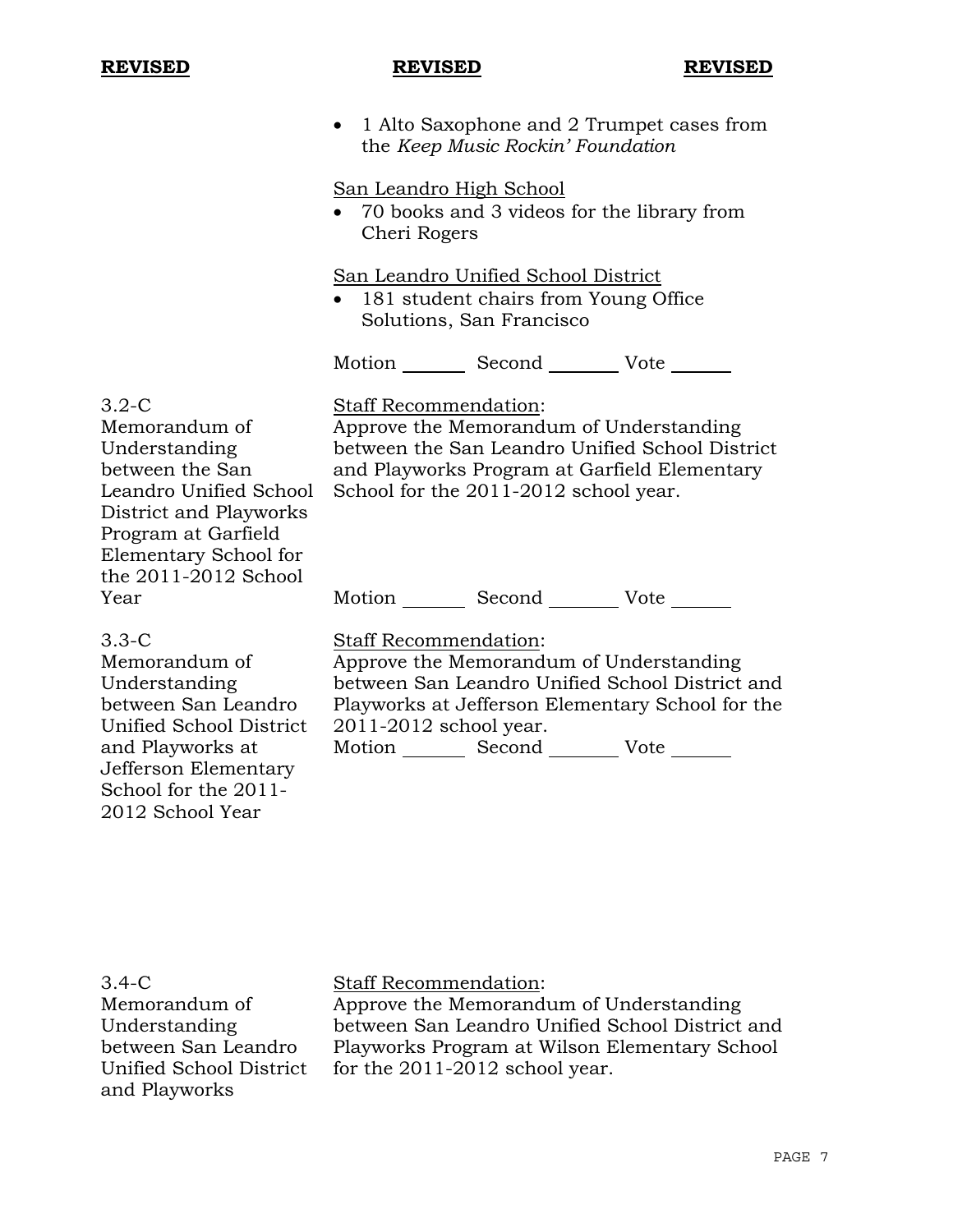| Program at Wilson<br>Elementary School for<br>the 2011-2012 School<br>Year                                                                                                                                      | Motion _________ Second __________ Vote _______                                                                                                                                                                                      |  |  |
|-----------------------------------------------------------------------------------------------------------------------------------------------------------------------------------------------------------------|--------------------------------------------------------------------------------------------------------------------------------------------------------------------------------------------------------------------------------------|--|--|
| $3.5-C$<br><b>Contracted Services</b><br>between San Leandro<br>Unified School District<br>Eastwood<br>Entertainment D.J.<br>Music Services for the<br>John Muir Middle<br>School Grade 8<br>Promotion Dance on | Staff Recommendation:<br>Approve the contracted services between San<br>Leandro Unified School District Eastwood<br>Entertainment D.J. Music Services at the John<br>Muir Middle School Grade 8 Promotion Dance on<br>June 10, 2011. |  |  |
| June 20, 2011                                                                                                                                                                                                   | Motion _________ Second __________ Vote _______                                                                                                                                                                                      |  |  |
| $3.6-C$<br>2011-2013 Single<br>School Plan for<br>Student Achievement<br>for Garfield, Jefferson,<br>Madison, McKinley,<br>Roosevelt, Washington<br>Elementary Schools,                                         | Staff Recommendation:<br>Approve the 2011-2013 Single School Plan for<br>Student Achievement for Garfield, Jefferson,<br>Madison, McKinley, Roosevelt, Washington<br>Elementary Schools, and Lincoln High School.                    |  |  |
| and Lincoln High<br>School                                                                                                                                                                                      | Motion _________ Second __________ Vote _______                                                                                                                                                                                      |  |  |
| <b>Business and Operations</b>                                                                                                                                                                                  |                                                                                                                                                                                                                                      |  |  |
|                                                                                                                                                                                                                 |                                                                                                                                                                                                                                      |  |  |
| $4.1-C$<br>Ratification of Payroll                                                                                                                                                                              | <b>Staff Recommendation:</b><br>Ratify May 2011 payroll in the amount of<br>\$4,578,569.44.                                                                                                                                          |  |  |
|                                                                                                                                                                                                                 | Motion _________ Second __________ Vote _______                                                                                                                                                                                      |  |  |
|                                                                                                                                                                                                                 |                                                                                                                                                                                                                                      |  |  |
| $4.2-C$<br>Approval of Bill<br>Warrants                                                                                                                                                                         | <b>Staff Recommendation:</b><br>Approve Bill Warrants #8850001038-8850008333<br>in the amount of \$2,318,532.71.                                                                                                                     |  |  |
|                                                                                                                                                                                                                 | Motion _________ Second __________ Vote _______                                                                                                                                                                                      |  |  |
| $4.3-C$<br>Intra-Budget Revisions<br>and Transfers                                                                                                                                                              | Staff Recommendation:<br>Approve the request for Intra-Budget Revisions<br>and Transfers for May 2011.                                                                                                                               |  |  |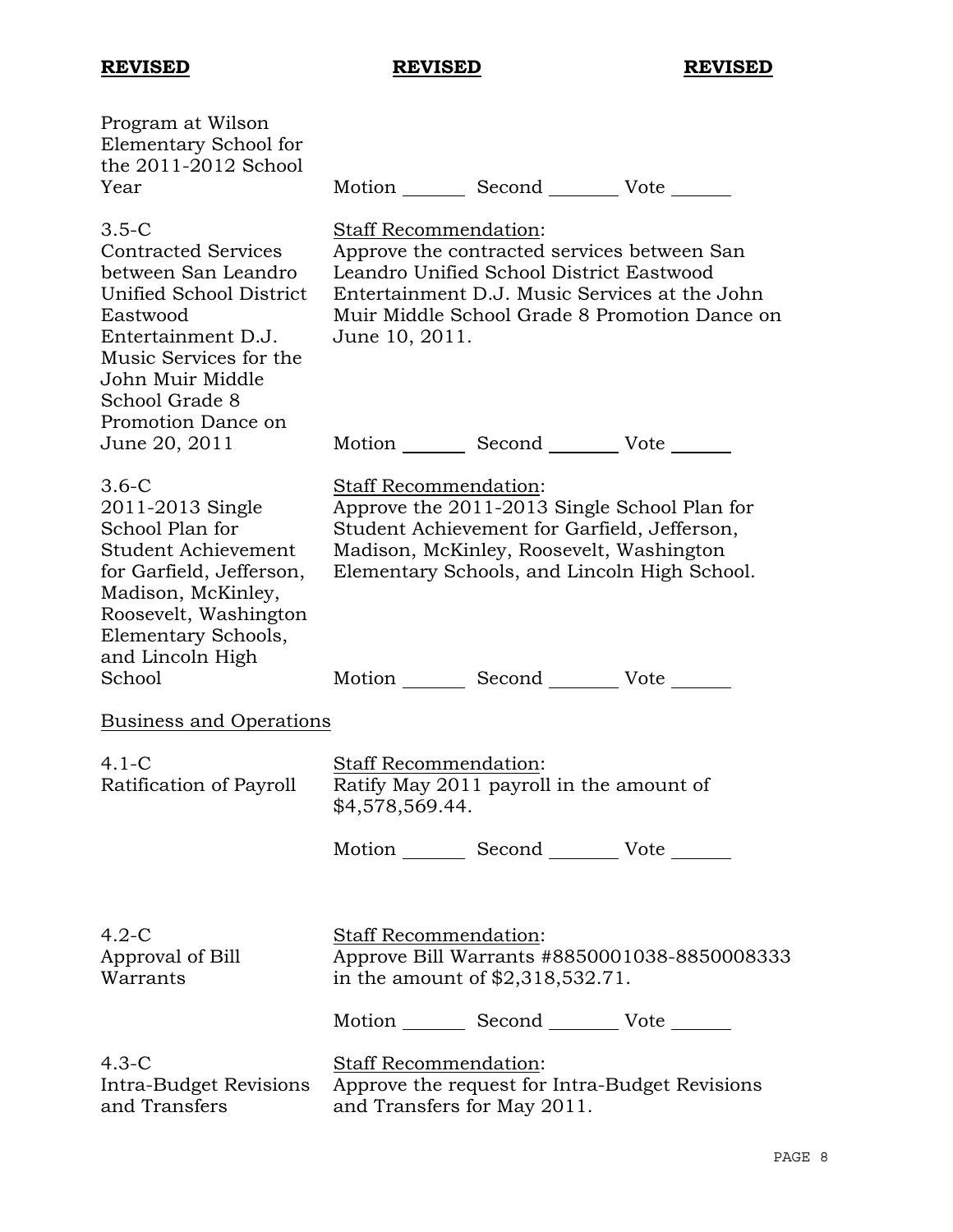Off-Site Improvements

**REVISED REVISED REVISED**

Motion Second Vote

Motion Second Vote

4.4-C Resolution #11-35 to Declare Certain Equipment Surplus and/or Obsolete Staff Recommendation: Adopt Resolution #11-35 to declare certain equipment surplus and/or obsolete due to the age and condition of the designated equipment. Motion Second Vote Facilities and Construction 5.1-C Amendment #4 to the Jeffery E. Wong Design Services Agreement for John Muir Middle School Renovations Staff Recommendation: Approve Amendment #4 for \$50,520, a 7.3% increase, to the Jeffery E. Wong Architectural Design Services contract to add additional design services for the John Muir Middle School project. Motion Second Vote \_\_\_\_\_\_ 5.2-C Amendment #6 to the WLC Architects Design Services Agreement at the San Leandro High School Fred T. Korematsu Campus for Staff Recommendation: Approve Amendment #6 for \$13,398, a 0.44% increase, to WLC Architects contract for additional design services at the Fred T. Korematsu 9th Grade Campus.

5.3-C Amendment #7 to the WLC Architects Design Services Agreement at the San Leandro High School Fred T. Korematsu Campus for Lunch Shelter Modifications Staff Recommendation: Approve Amendment #7 for \$25,785, a 0.85% increase, to WLC Architects contract for additional design services at the Fred T. Korematsu 9th Grade Campus. Motion Second Vote 5.4-C Staff Recommendation:

PAGE 9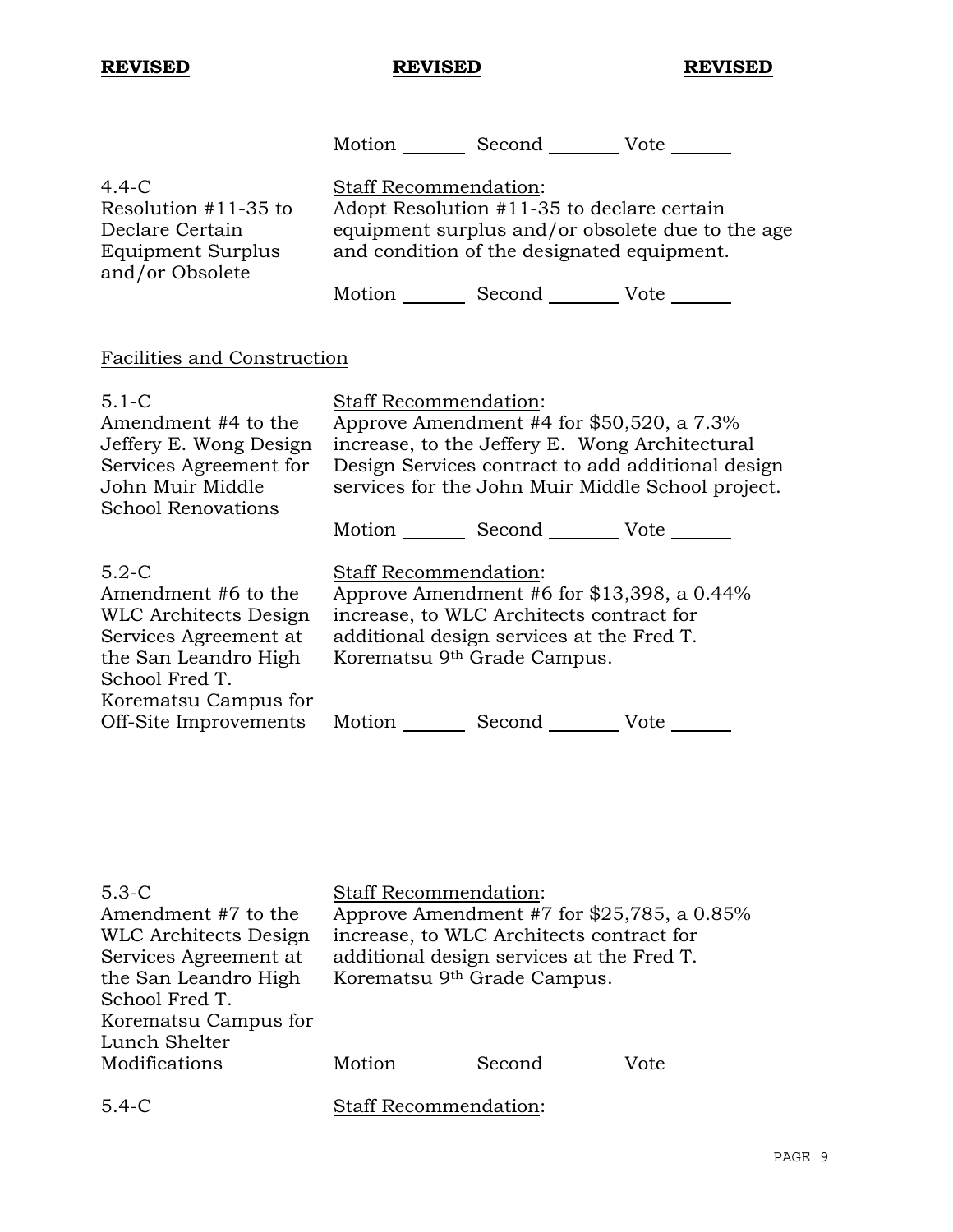| Amendment #1 to the<br>Underwood &<br>Rosenblum Survey<br>Services Agreement to<br>Include the San<br>Leandro High School<br><b>Field Renovation</b> | Approve Amendment #1 to the Underwood $\&$<br>Rosenblum Survey Services Agreement to include<br>the San Leandro High School Field Renovation<br>Project.                                                                                                           |
|------------------------------------------------------------------------------------------------------------------------------------------------------|--------------------------------------------------------------------------------------------------------------------------------------------------------------------------------------------------------------------------------------------------------------------|
| Project                                                                                                                                              | Motion _________ Second __________ Vote _______                                                                                                                                                                                                                    |
| $5.5-C$<br>Change Order #8 to the<br>Zolman Construction<br>Contract for the Arts<br><b>Education Center</b>                                         | Staff Recommendation:<br>Approve Change Order #8 of \$126,898 to the<br>Zolman Construction & Development, Inc.<br>contract for the San Leandro High School Arts<br>Education Center, a 0.88% increase to the prior<br>contract amount of $$14,433,388$ .          |
|                                                                                                                                                      | Motion _________ Second __________ Vote _______                                                                                                                                                                                                                    |
| $5.6 - C$<br>Amendment 34 to the<br>3QC Labor Compliance<br>Program (LCP) Services<br>Agreement to Include                                           | Staff Recommendation:<br>Approve Amendment #4 for \$40,688 to the 3QC<br>Labor Compliance Program (LCP) Professional<br>Services Contract.                                                                                                                         |
| Summer 2011 Projects                                                                                                                                 | Motion _________ Second __________ Vote _______                                                                                                                                                                                                                    |
| $5.7 - C$<br><b>Construction Contract</b><br>with Rodan<br>Construction for the<br>John Muir Middle<br><b>School Portable</b>                        | Staff Recommendation:<br>Approve the new revised budget and construction<br>contract with Rodan Construction, Inc. for the<br>John Muir/San Leandro Adult School Portable<br>Project.                                                                              |
| Renovation Project                                                                                                                                   | Motion _________ Second __________ Vote _______                                                                                                                                                                                                                    |
| $5.8 - C$<br>Amendment #1 to the<br>SIM Architects Design<br>Services Agreement for<br>Kitchen Modifications<br>at Wilson Elementary<br>School       | <b>Staff Recommendation:</b><br>Approve Amendment #1 in the amount of<br>\$12,920 to the Architectural Services contract,<br>with SIM Architects, for the Wilson Elementary<br>School Renovations and Upgrades.<br>Motion _________ Second __________ Vote _______ |
| $5.9-C$<br>Appointments to the<br>Citizens' Oversight<br>Committee to Fill Three<br>Vacancies                                                        | Staff Recommendation:<br>Approve appointments of 1 Sarah Galvin, 2)<br>Charlie Ho, and 3) Steve Parker to fill the current<br>at-large vacancies of the Citizens' Bond Oversight<br>Committee.                                                                     |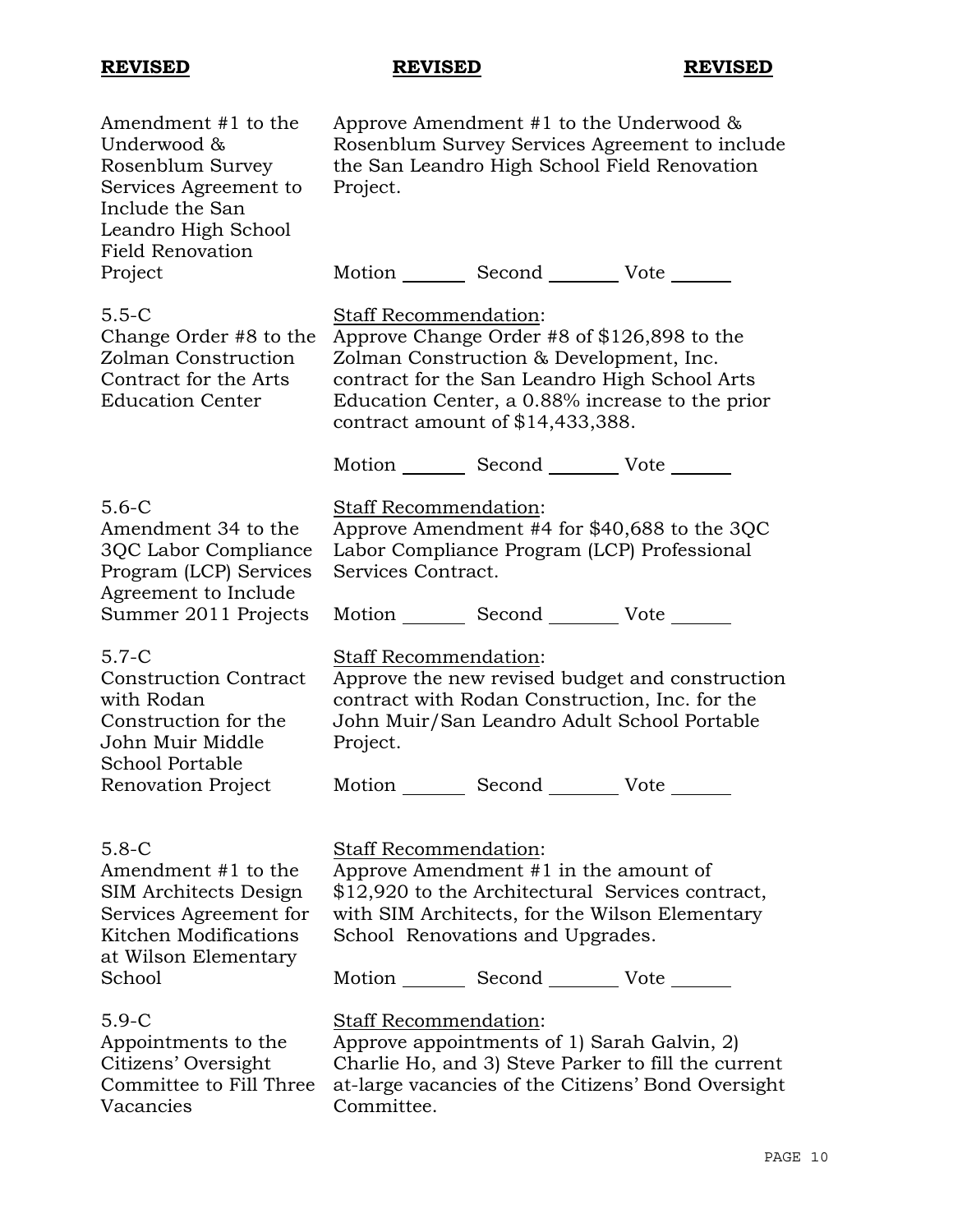Motion Second Vote

# **8:40-8:55 p.m. ACTION ITEMS**

# Human Resources

| $2.1-A$<br><b>Employment Contract</b><br>between San Leandro<br>Unified School District<br>and the Interim<br>Assistant<br>Superintendent,<br><b>Educational Services,</b><br>for the Period July 1,<br>2011, through June | Staff Recommendation:                                                                                                                                                                                          | 2013, and remove "Interim" from the title.      | Approve the Employment Contract between San<br>Leandro Unified School District and the Interim<br>Assistant Superintendent, Educational Services,<br>for the Period July 1, 2011, through June 30,  |
|----------------------------------------------------------------------------------------------------------------------------------------------------------------------------------------------------------------------------|----------------------------------------------------------------------------------------------------------------------------------------------------------------------------------------------------------------|-------------------------------------------------|-----------------------------------------------------------------------------------------------------------------------------------------------------------------------------------------------------|
| 30, 2013, and Remove<br>"Interim" from the Title                                                                                                                                                                           |                                                                                                                                                                                                                | Motion _________ Second __________ Vote _______ |                                                                                                                                                                                                     |
| $2.2-A$<br><b>Employment Contract</b><br>between San Leandro<br>Unified School District<br>and the Assistant<br>Superintendent,<br>Business and<br>Operations for the                                                      | Staff Recommendation:                                                                                                                                                                                          |                                                 | Approve the Employment Contract between San<br>Leandro Unified School District and the Assistant<br>Superintendent, Business and Operations for the<br>Period June 30, 2012, through June 30, 2013. |
| Period June 30, 2012<br>through June 30, 2013                                                                                                                                                                              |                                                                                                                                                                                                                | Motion Second Vote                              |                                                                                                                                                                                                     |
| $2.3-A$<br><b>Employment Contract</b><br>between San Leandro<br>Unified School District<br>and the Senior Director<br>II, Human Resources<br>for the Period June 30,<br>2012, through June                                 | Staff Recommendation:<br>Approve the Employment Contract between San<br>Leandro Unified School District and the Senior<br>Director II, Human Resources for the Period June<br>30, 2012, through June 30, 2013. |                                                 |                                                                                                                                                                                                     |
| 30, 2013                                                                                                                                                                                                                   |                                                                                                                                                                                                                | Motion _________ Second __________ Vote _______ |                                                                                                                                                                                                     |
| <b>Educational Services</b>                                                                                                                                                                                                |                                                                                                                                                                                                                |                                                 |                                                                                                                                                                                                     |
| $3.1 - A$<br>Proposed Stipulated                                                                                                                                                                                           | Staff Recommendation:                                                                                                                                                                                          |                                                 | Approve the recommendation from the Director of                                                                                                                                                     |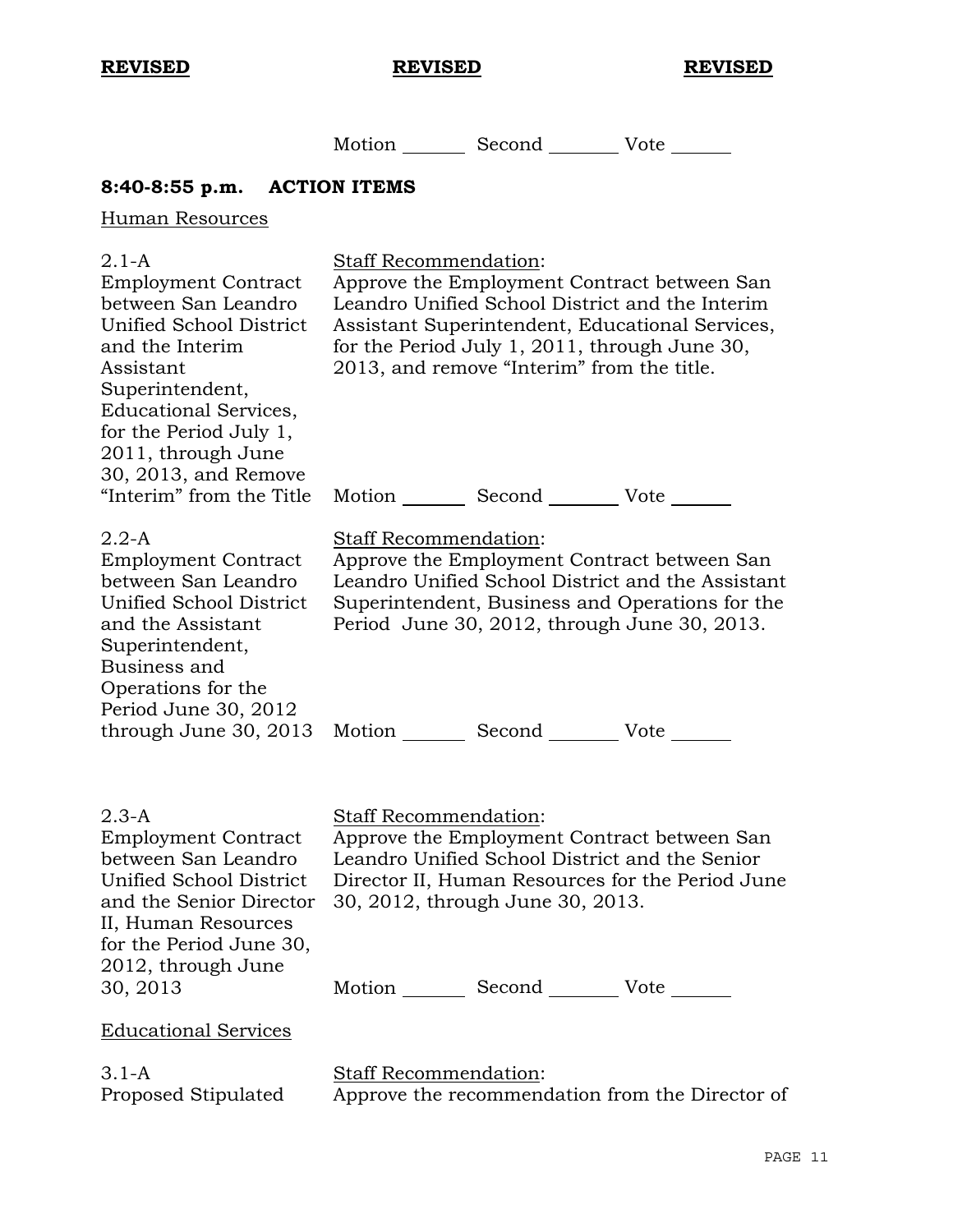| <b>Expulsion Order</b>                                  | Student Support Services of the stipulated<br>expulsion order for student E39-10/11.                                                                             |  |
|---------------------------------------------------------|------------------------------------------------------------------------------------------------------------------------------------------------------------------|--|
|                                                         | Motion<br>Second<br>Vote                                                                                                                                         |  |
| $3.2-A$<br>Proposed Rescinded<br><b>Expulsion Order</b> | <b>Staff Recommendation:</b><br>Approve the recommendation from the Director of<br>Student Support Services to rescind expulsion<br>order for student E26-10/11. |  |
|                                                         | Motion<br>Second<br>Vote                                                                                                                                         |  |

# **8:55-9:00 p.m. INFORMATION**

These items are intended to keep the Board informed on various District business matters which do not require action by the Board.

Business and Operations

| $4.1-I$                | Staff Recommendation:                                   |
|------------------------|---------------------------------------------------------|
| Miscellaneous Receipts | Miscellaneous receipts in the amount of                 |
|                        | \$38,213,592.20 have been deposited in the              |
|                        | Treasury of Alameda County.                             |
| 9:00 p.m.              | ADDITIONAL SUGGESTIONS AND COMMENTS FROM                |
|                        | <b>BOARD MEMBERS</b>                                    |
|                        |                                                         |
| <b>ANNOUNCEMENT</b>    | <b>Board of Education Meetings</b>                      |
|                        | Special Meeting – June 28, 2011 – City Council Chambers |
|                        | Regular Board Meeting - July 19, 2011                   |
|                        | Regular Board Meeting - August 2, 2011                  |
|                        | Regular Board Meeting – August 16, 2011                 |
|                        | Regular Board Meeting - Wednesday, September 7, 2011    |
|                        | Special Board Meeting – September 13, 2011              |
|                        | Regular Board Meeting – September 20, 2011              |
|                        | Regular Board Meeting – October 4, 2011                 |
|                        | Regular Board Meeting – October 18, 2011                |
|                        | Regular Board Meeting – November 1, 2011                |
|                        | Regular Board Meeting - November 15, 2011               |
|                        | Regular Board Meeting – December 6, 2011                |
|                        | Special Board Meeting – December 13, 2011               |
|                        | Regular Board Meeting – January 10, 2012                |
|                        | Regular Board Meeting - January 24, 2012                |
|                        | Regular Board Meeting – February 7, 2012                |
|                        | Regular Board Meeting – March 7, 2012                   |
|                        | Special Board Meeting – March 13, 2012                  |
|                        | Regular Board Meeting – March 20, 2012                  |